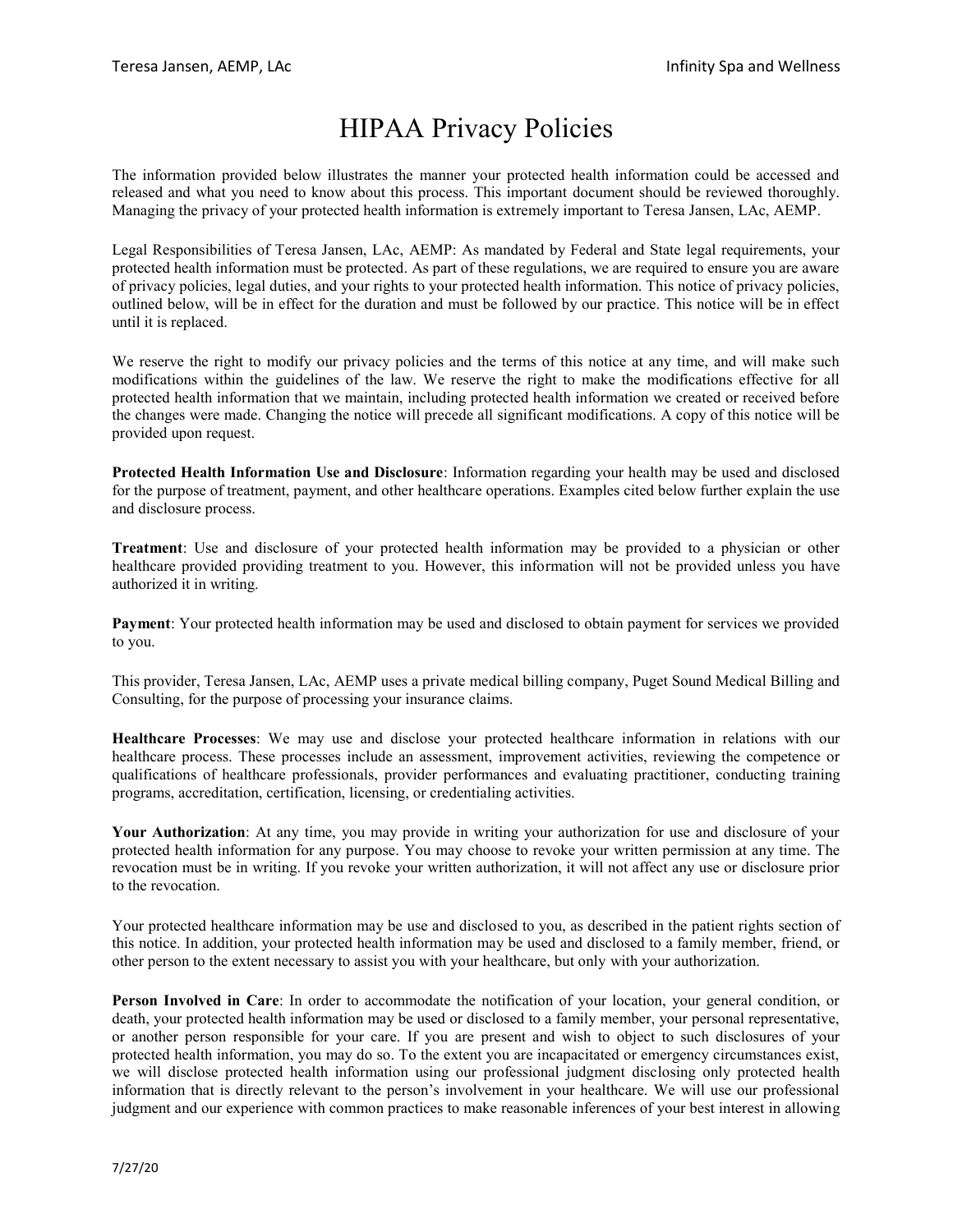a person to pick up filled prescriptions, medical supplies, x-rays, or other similar forms of protected health information.

**Healthcare Medical Billing**: Your medical information may be released to our contracted medical billing service (Puget Sound Medical Billing and Consulting, Inc.) for the purpose of processing your claims to your insurance company.

**Marketing Health-Related Services**: The use of your protected health information for the purpose of marketing communications is prohibited without your written authorization.

**Required By Law**: Your protected health information may be used or disclosed if required by law.

**Abuse or Neglect**: As required by law, if we have reason to believe that you are the victim of possible abuse, neglect, domestic violence, or other possible crimes, your protected health information may be disclosed to the appropriate authorities. If we have reason to believe the use or disclosure of your protected health information will prevent a serious threat to your health or safety or the health or safety of others we may have to provide the necessary protected health information.

**National Security**: Under some circumstances, the military may require disclosure of healthcare information for armed forces personnel. For the purpose of national security activities, counter intelligence and lawful intelligence, authorized federal authorities may require disclosure of protected health information. Protected healthcare information disclosure may be made to correctional facilities or law enforcement authorities with the lawful authority requiring custody of such information.

**Appointment Reminders**: Your protected healthcare information may be used to assist you with appointment reminders in the form of voicemail messages, postcards, letters, emails or text messages.

**Patient Rights Access**: At all times, you have the right to review your protected health information, with limited exceptions. At your request, we will provide your information in a format other than photocopies. If we are able to do so, we will accommodate your request.

Your request to obtain access to your information must be in writing. You may obtain a Protected Health Information Access Form by using the contact information at the end of this notice. We may need to charge you a reasonable cost-based fee for expenses including copies and staff time. You may also request access for submitting a letter using the information at the bottom of this notice. If you request copies, we will charge you \$0.83 per page for the first 30 pages and \$0.63 for every page after that plus \$19.00 for staff time to locate and copy you protected health information. Postage will be included if you wish to have your information mailed. If you request a different format, we will charge a cost based fee for that format. An explanation of fees can be made available.

**Disclosure Accounting**: Your rights include the choice to receive a review of every time we or our business associated disclosed your protected health information for reasons other than treatment, payment, healthcare information and certain other activities for the last six years. Additional reasonable cost based fees may be extended if your requests for such information are more than one time per year.

**Restrictions**: You may request we apply additional restrictions to any disclosure of your healthcare information. We are not required to respond to the application of these additional restrictions. If we agree to follow your request regarding additional restrictions, we will follow the agreed restrictions unless an emergency situation dictates otherwise.

**Alternative Communication**: Your rights include the instruction to request how you are communicated to regarding your protected health information. Your request must be in writing and can spell out other ways or other locations regarding your protected health information communication. You must identify agreed upon explanations of payment arrangements under alternative communications.